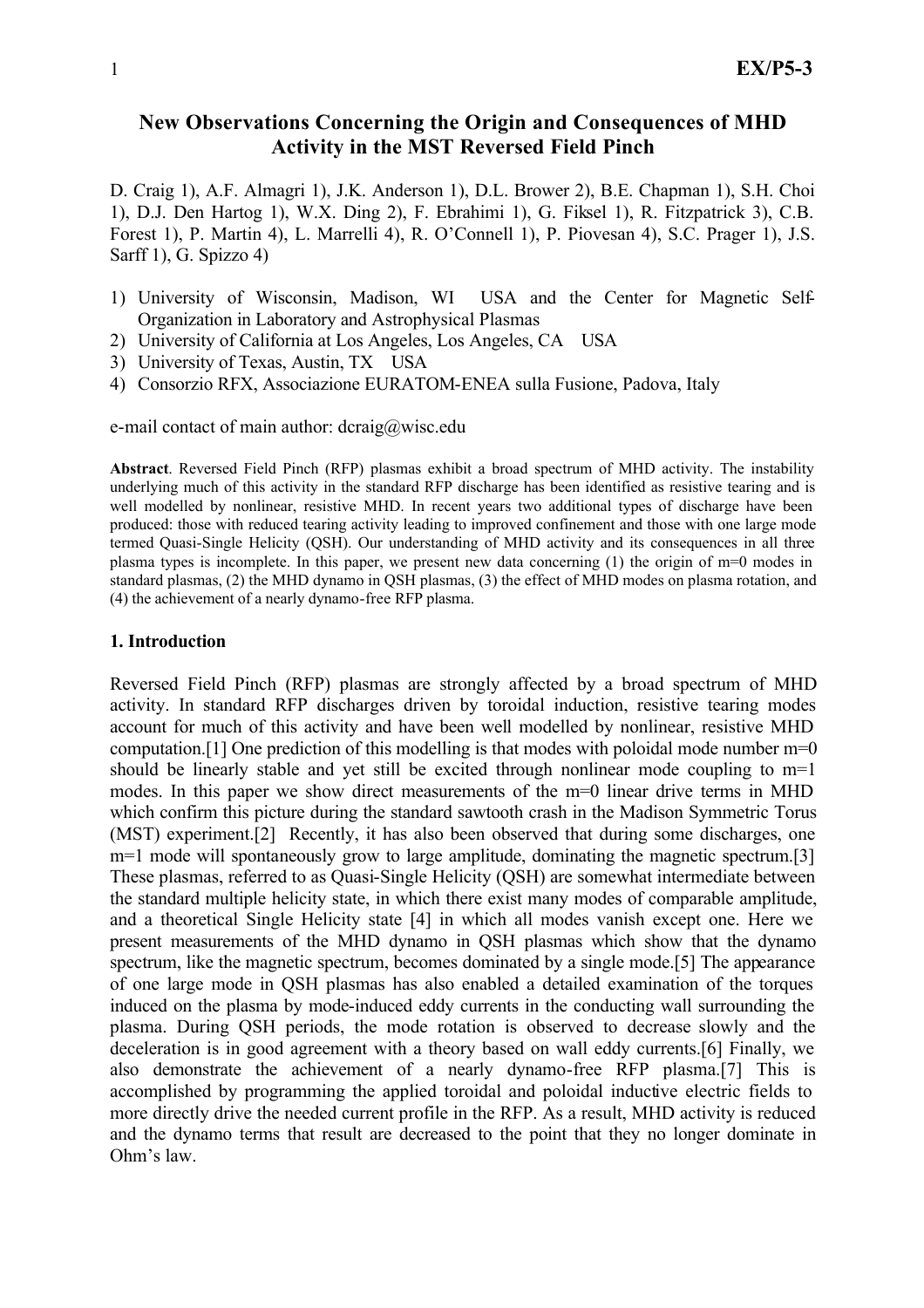

*FIG. 1. The average MHD linear drive term for the m=0, n=1 toroidal magnetic component as measured in the edge of MST is shown versus time. The left hand side of Eq. 1 is also shown.*



*FIG. 2. The bicoherence between magnetic fluctuations with*  $(m,n) = (0,1)$ *, (1,6), and (1,7) versus time indicating nonlinear coupling during the sawtooth crash (t=0) in MST.*

#### **2. Measurements of m=0 mode origin in standard RFP plasmas**

In standard RFP plasmas, theory predicts that m=0 modes are linearly stable but should appear at finite amplitude as the result of nonlinear coupling between pairs of unstable m=1 modes.[1,8] As such, they play a key role in broadening and saturating the m=1 spectrum which can in turn strongly impact confinement. In MST, we have now directly measured the linear MHD drive term for m=0 modes in the plasma edge. The MHD equation for the evolution of the m=0, n=1 magnetic mode energy is

$$
\frac{\partial |\mathbf{b}_{(0,1)j}|^2}{\partial \mathbf{t}} = \left\langle \left( \nabla \times (\mathbf{v}_{(0,1)} \times \mathbf{b}_{(0,0)}) \right) \cdot \mathbf{b}_{(0,1)j}^* \right\rangle + C.C. + nonlinear + dissipation \tag{1}
$$

where b is the magnetic field, v in the velocity,  $(0,1)$  and  $(0,0)$  refer to the  $(m,n)$  Fourier terms, j is the vector component, and  $\leq$  indicates an average over a magnetic surface. The first term and its complex conjugate on the right hand side of Eq. 1 correspond to the linear drive for the  $m=0$  mode. If this linear drive is positive, the mode is gaining energy from the equilibrium  $(0,0)$ fields and hence is unstable. If the linear drive is negative, the mode is losing energy to the equilibrium fields and is stable. We have measured the linear drive directly in the edge of MST using magnetic probes and Langmuir probes to infer the velocity from E×B. The Fourier components are obtained by correlating the single point probe measurements with Fourier resolved magnetic measurements at the plasma boundary. FIG. 1 shows the linear drive for the toroidal component of the m=0, n=1 mode throughout a sawtooth crash during which m=0 modes burst strongly. The derivative of the mode energy (left hand side of Eq. 1) is also shown in FIG. 1. The linear drive is negative throughout the sawtooth crash indicating that the growth of the mode is not due to linear instability.

To test whether nonlinear mode coupling may be responsible for the m=0 mode growth, we have measured the bicoherence between m=0 and m=1 modes in these plasmas. Previous measurements of nonlinear mode coupling serve as a guide for which particular mode interactions to consider here.[9,10] The largest triplet interaction is expected to be between the  $(0,1)$ ,  $(1,6)$ , and  $(1,7)$  modes. The bicoherence for this interaction is shown in FIG. 2. The presence of a large bicoherence indicates that nonlinear coupling is indeed occurring although the direction of energy flow cannot be determined from this measurement alone. These results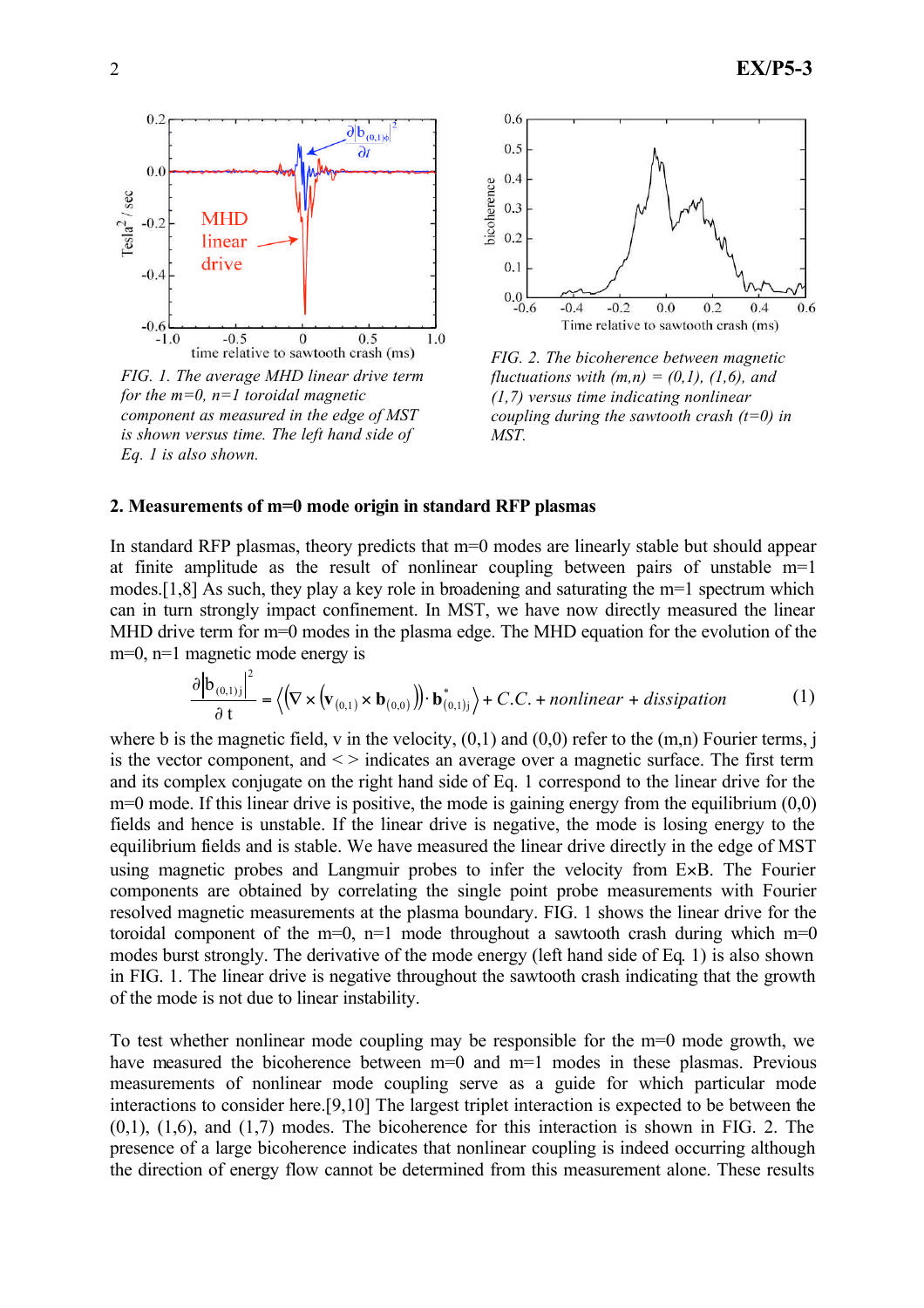

*FIG. 3. Measured toroidal mode number spectra for magnetic field fluctuations (a and b) and the line-integrated velocity fluctuations (c and d) during QSH and MH plasmas.*



*FIG. 4. Toroidal component of MHD dynamo inferred from line-averaged velocity measurements and edge magnetic measurements in a) QSH and b) MH plasmas.*

are in good agreement with nonlinear, resistive MHD computation which predicts that  $m=0$ modes should be linearly stable but excited by nonlinear coupling with m=1 modes. Future measurements will be aimed at direct measurement of the nonlinear power flow between  $m=1$ and m=0 modes.

## **3. MHD dynamo measurements during Quasi-Single Helicity periods**

In QSH plasmas, one m=1 mode grows to large amplitude and dominates all others in the magnetic fluctuation spectrum. It has been suggested that these plasmas may be the precursor to a pure single helicity RFP state in which all modes vanish except a single m=1 mode which maintains the field-aligned current profile by a more laminar MHD dynamo.[3,4] An important question is whether in QSH plasmas, the dynamo becomes dominated by one mode or remains multi-mode in character. We have used passive Doppler spectroscopy [11,12] to measure the radial and poloidal velocity fluctuations in QSH plasmas. We find that the velocity fluctuations become dominated by one mode just as the magnetic fluctuations do and that the mode number matches that of the dominant magnetic mode. This is demonstrated in FIG. 3 which shows the magnetic and velocity fluctuation mode spectra during standard multi-helicity plasmas and in QSH plasmas. The magnetic mode spectra are obtained from Fourier analysis of an array of magnetic coils at the plasma boundary. The velocity mode spectra are obtained by correlating passive Doppler measurements with the magnetic modes measured by the coil array. We note that the velocity mode spectrum is not as strongly peaked as the magnetic mode spectrum but is still dominated by one mode nonetheless.

We have also examined the phase of the velocity fluctuations relative to that of the magnetic fluctuations. Indeed the two combine to produce strong MHD dynamo terms of the form  $\langle v \times B \rangle$ . where  $\le$  > denotes a flux surface average. The toroidal component of the MHD dynamo has been measured and is shown in FIG. 4. Clearly this portion of the dynamo does appear to be more concentrated in one mode during QSH plasmas. The narrowness of the dynamo product comes primarily from the peaked magnetic spectrum although the velocity spectrum contributes to this as well. New techniques are being developed to measure the remaining terms contributing to the total dynamo product and to better localize the measurements in space.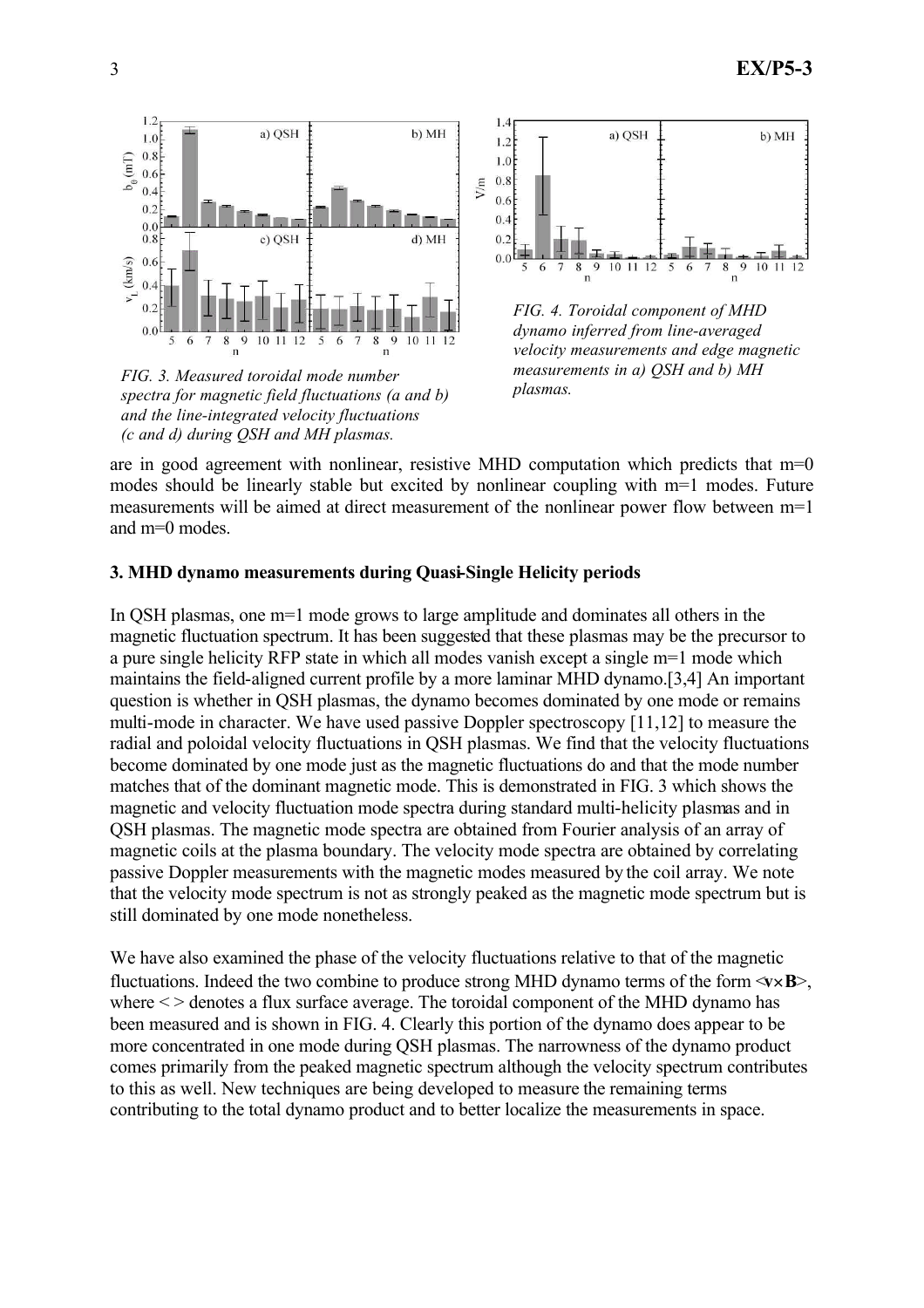

*FIG. 5. a) Magnetic mode amplitudes for several m=1 modes and b) toroidal rotation for the dominant mode during a long QSH period.*



*FIG. 6. Mode braking curves based on the wall eddy current model for several momentum confinement times along with the experimentally measured curve.*

### **4. Mode braking due to eddy currents induced in the conducting shell**

A common observation during QSH plasmas is that the plasma rotation gradually slows as the dominant mode amplitude increases. This effect is demonstrated in FIG. 5. The gradual slowing of the plasma is well described in MST by a model that attributes the braking to eddy currents induced by the mode in the conducting shell surrounding the plasma.[6] In this model, the rotating mode induces eddy currents in the shell which are slightly phase-shifted due to the finite resistivity and inductance of the shell. These phase-shifted currents produce a secondary response at the mode resonant surface resulting in a fluctuating current. The fluctuating current interacts with the magnetic fluctuation to induce  $a \leq x b$  force near the mode resonant surface which slows the mode down. This change in momentum is then coupled to the bulk plasma by viscous or other processes and the whole plasma rotation slows. The fully quantitative, dynamical model predicts a "braking curve" which relates the mode rotation speed to the mode amplitude. The model has one remaining free parameter which is the global momentum confinement timescale. Braking curves predicted by the model for various momentum confinement times are shown in FIG. 6. The curves overlay those measured experimentally for values of the momentum confinement time  $\sim$  1 ms. This value matches the empirical value determined from transient experiments using biased probes in the edge of the plasma.[13] Thus, the evolution of the mode and plasma rotation is consistent with the effects of wall eddy currents. The present analysis is one of the most detailed to date of this effect which is important not only for the RFP but for any plasma surrounded by conducting structures.

#### **5. Nearly dynamo free RFP plasmas**

A longstanding goal for the RFP has been to produce plasmas in which the current profile is everywhere driven directly by externally applied power. In this case, the fluctuation-driven dynamo in the standard RFP powered by toroidal induction would be unnecessary and the thermal transport caused by the associated magnetic turbulence would be minimized. Earlier studies in MST [14-16] and elsewhere [17-19] have shown that confinement can be increased up to tenfold by inductive modifications to the current profile which reduce the magnetic fluctuations. We now have examined the profile of mean field Ohm's law in these plasmas. This analysis has only recently become possible due to advances in magnetic field (current profile) measurements and equilibrium reconstruction. The magnetic field profiles are constrained by 11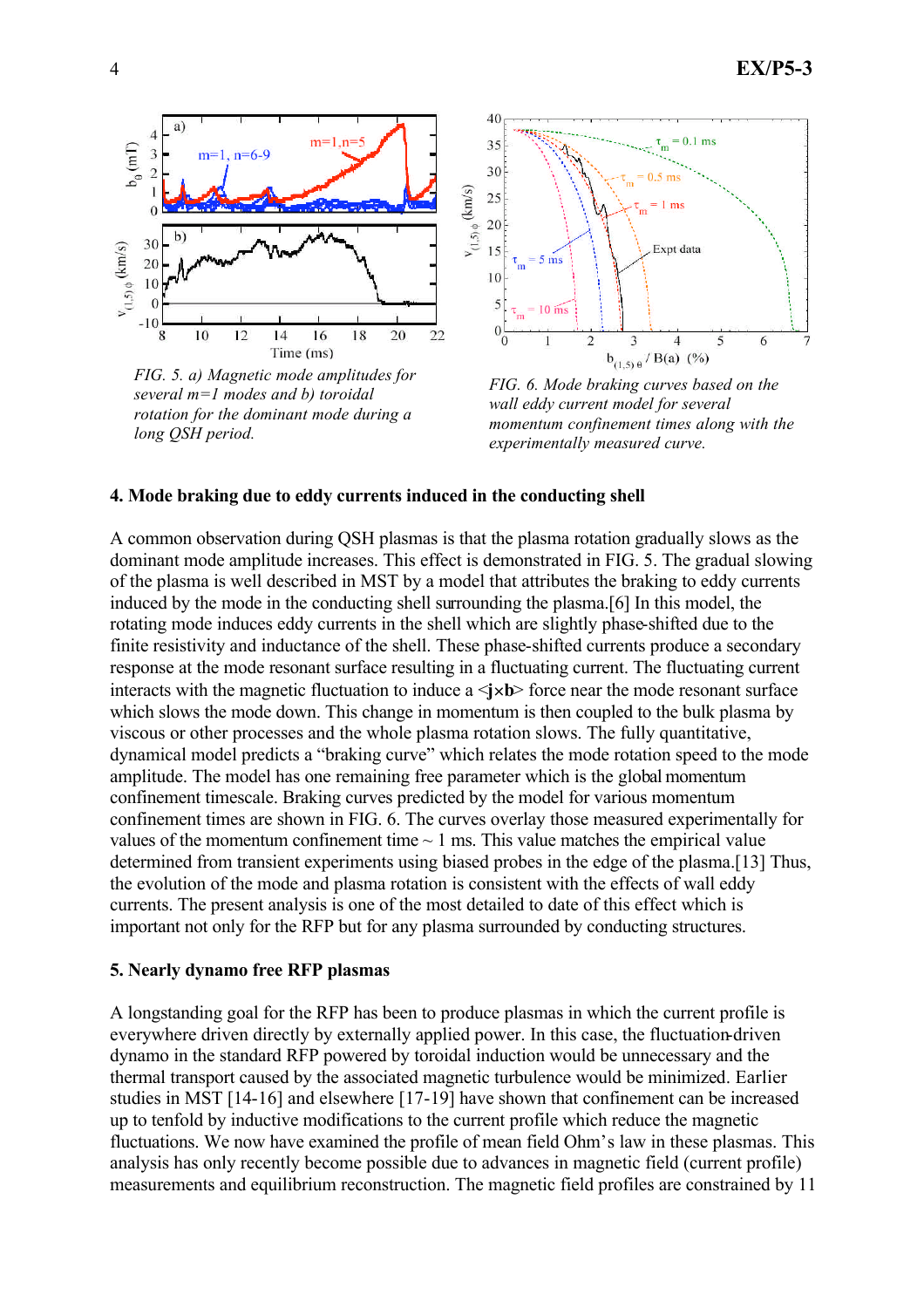

*FIG. 7. Reconstructions of the terms in Ohm's law parallel to the mean magnetic field for a) standard RFP plasmas between sawtooth crashes and b) improved confinement plasmas with modified toroidal and poloidal inductive programming.*

chords of FIR Faraday Rotation [20] (which measure the poloidal magnetic field profile) and a measurement of the toroidal magnetic field on the plasma axis by Motional Stark Effect [21] (which contrains the total poloidal current in the plasma). The inductive electric field is computed using the time-derivative of the Grad-Shafranov equation.[7] In standard RFP plasmas driven purely by toroidal induction, we find that  $E \neq nJ$  as shown in FIG. 7a. The difference between E and ηJ is accounted for by dynamo terms in Ohm's law. In improved confinement plasmas where poloidal and toroidal inductive electric fields are tailored to better drive current in the edge of the plasma, we find that magnetic fluctuations are suppressed and E ≈ ηJ. This implies that the dynamo is suppressed and that the required currents are being more directly driven by the applied power. Development of more precise and steady state current profile control in the form of RF waves is underway.

## **6. Summary**

In this paper, we have presented new measurements of several MHD characteristics in RFP plasmas. First, the origin of m=0 modes has been probed by direct measurement of the linear MHD drive terms in the edge which indicate that the modes are stable. The presence of strong bicoherence with m=1 modes supports the picture of these modes being driven primarily by nonlinear coupling. First measurements of the MHD dynamo in QSH plasmas indicate that it is more concentrated in one mode, as is the magnetic fluctuation spectrum. Improvements to diagnostics are underway to measure the spatial distribution and acquire all vector components of the dynamo. During QSH plasmas, the toroidal rotation gradually slows, consistent with drag from mode-induced eddy currents in the conducting shell surrounding the plasma. Finally, improved internal measurements of magnetic profiles and a novel reconstruction technique have allowed us to measure the terms in Ohm's law and quantify the amount and spatial distribution of the dynamo in standard plasmas. With modified inductive poloidal and toroidal electric field programming, fluctuations can be reduced, confinement improved, and the dynamo suppressed.

- [1] See for example, ORTOLANI, S., SCHNACK, D., "Magnetohydrodynamics of Plasma Relaxation", World Scientific, Singapore (1993).
- [2] DEXTER, R.N., et al., "The Madison Symmetric Torus", Fusion Tech. **19** (1991) 131.